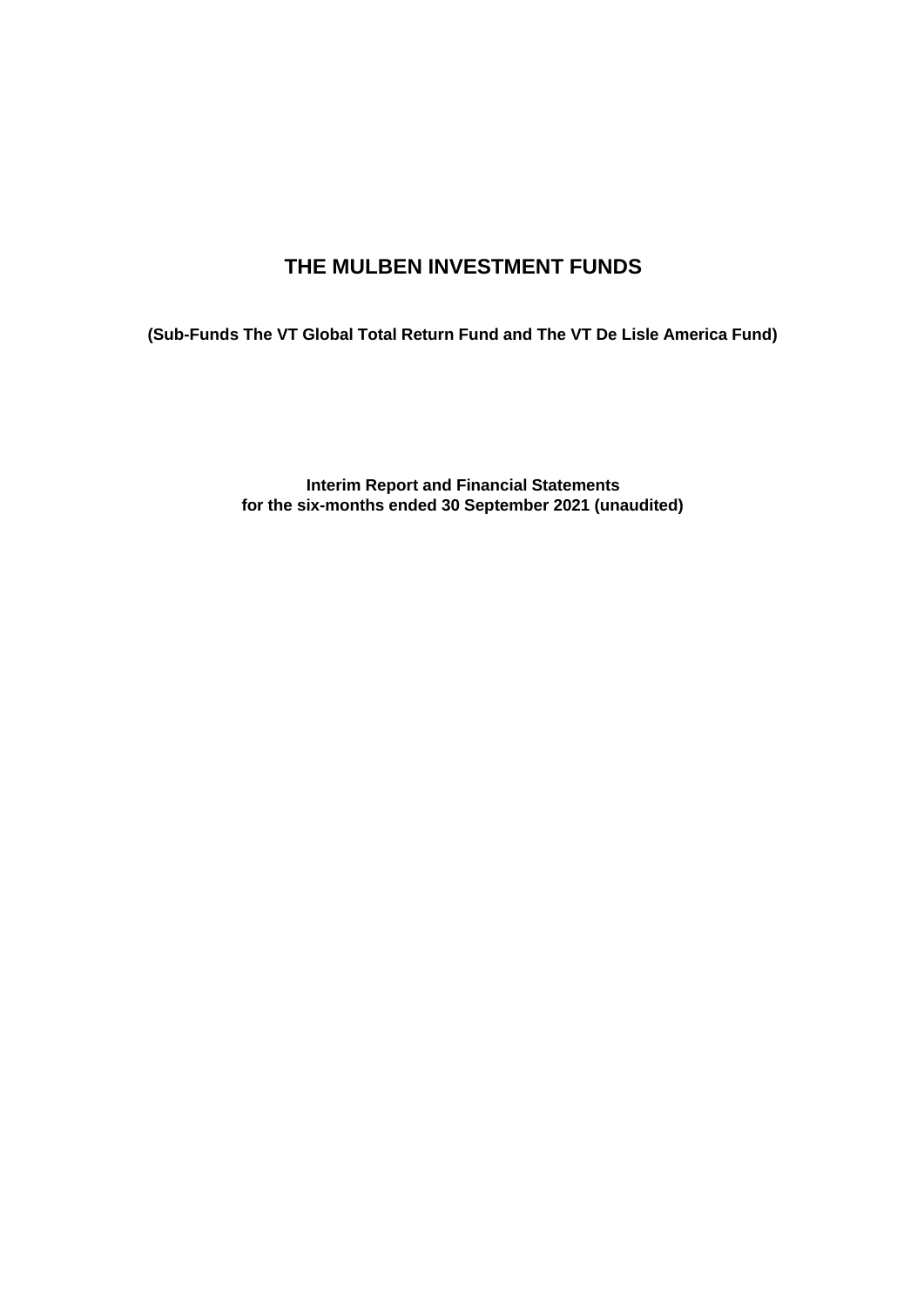### **CONTENTS**

|                                                                 | Page |
|-----------------------------------------------------------------|------|
| Company Overview                                                |      |
| Statement of the Authorised Corporate Director's (ACD's)        | 2    |
| Responsibilities                                                |      |
| The VT De Lisle America Fund                                    |      |
| Sub-fund Overview                                               | 11   |
| <b>Investment Manager's Review</b>                              | 12   |
| Performance Record                                              | 13   |
| Portfolio Statement                                             | 15   |
| Summary of Material Portfolio Changes                           | 18   |
| <b>Statement of Total Return</b>                                | 19   |
| Statement of Changes in Net Assets Attributable to Shareholders | 19   |
| <b>Balance Sheet</b>                                            | 20   |
| <b>Distribution Tables</b>                                      | 21   |
| Information for Investors                                       | 22   |
| <b>Corporate Directory</b>                                      | 23   |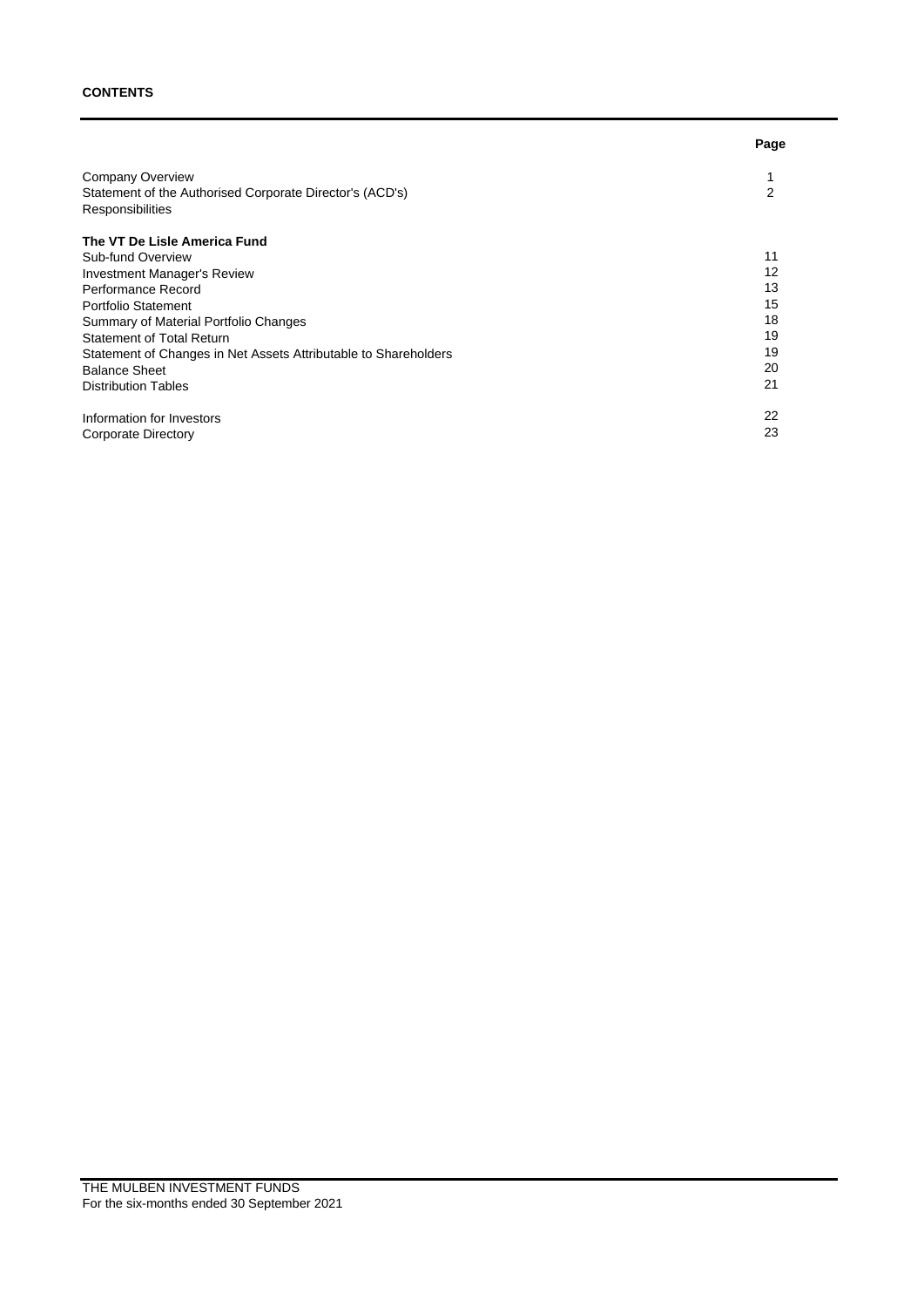| <b>Type of Company</b> | The Mulben Investment Funds ("the Company") is an authorised open-ended<br>investment company with variable capital ("ICVC") further to a Financial Conduct<br>Authority ("FCA") authorisation order dated 19 May 2010. The Company is<br>incorporated under registration number IC000816. It is a UCITS scheme complying<br>with the investment and borrowing powers rules in the Collective Investment Schemes<br>Sourcebook ("COLL") issued by the FCA. |
|------------------------|------------------------------------------------------------------------------------------------------------------------------------------------------------------------------------------------------------------------------------------------------------------------------------------------------------------------------------------------------------------------------------------------------------------------------------------------------------|
|                        | The Company has been set up as an umbrella company. The Company has currently<br>two sub-funds available for investment, The VT Global Total Return Fund and The VT<br>De Lisle America Fund.                                                                                                                                                                                                                                                              |
| Changes to the company | On 11 November 2020, the Sub-fund VT icf Absolute Return Portfolio changes its<br>name to The VT Global Total Return Fund.                                                                                                                                                                                                                                                                                                                                 |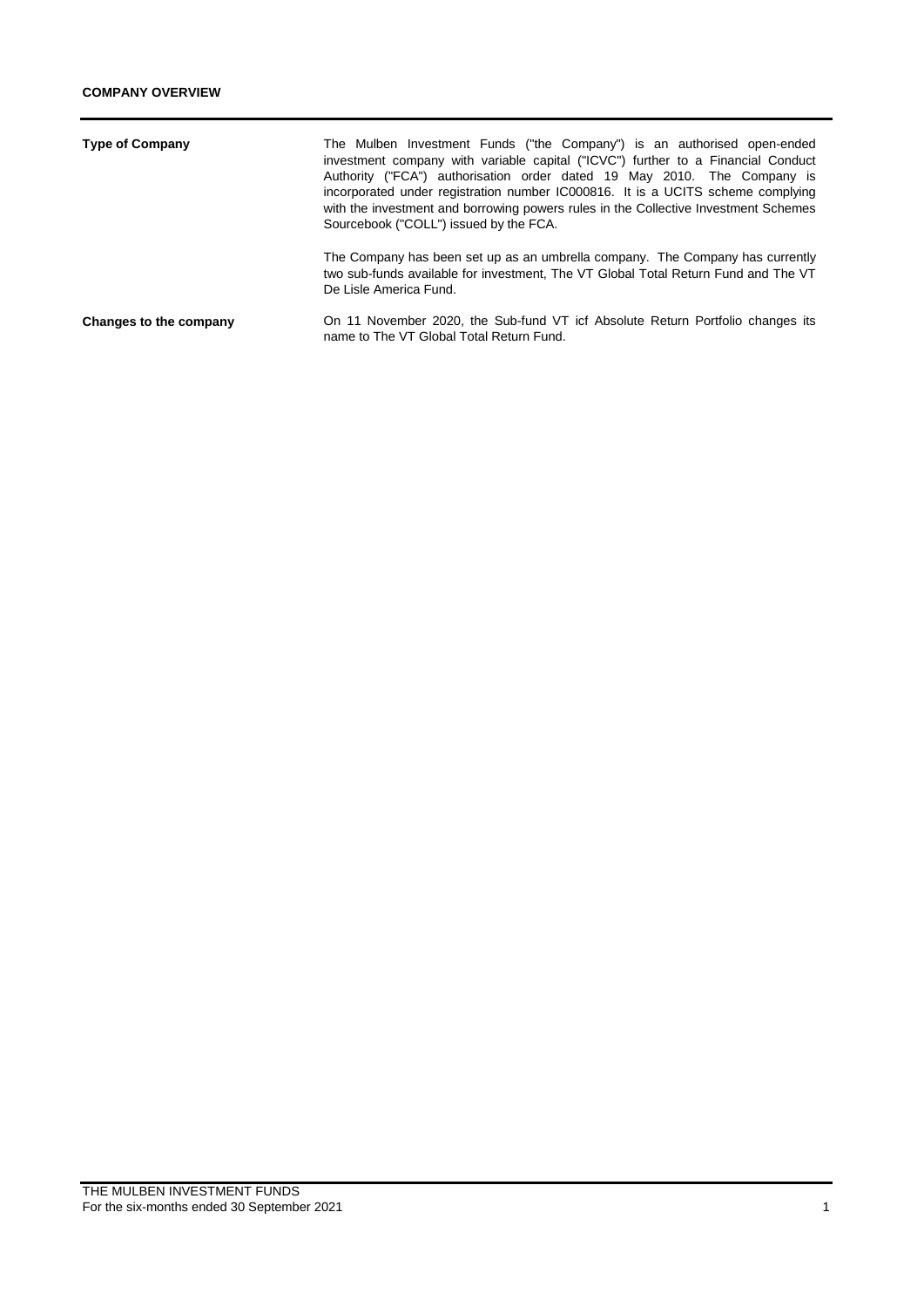### **STATEMENT OF THE AUTHORISED CORPORATE DIRECTOR'S (ACD'S) RESPONSIBILITIES**

The rules of the Financial Conduct Authority's Collective Investment Schemes Sourcebook require the Authorised Corporate Director to prepare financial statements for each accounting period which give a true and fair view of the financial position of the Company at the end of the financial period and its net revenue/(expenses) and net capital gains for the period. In preparing these financial statements the Authorised Corporate Director is required to:

> comply with the Prospectus, the Statement of Recommended Practice for Authorised Funds issued by the Investment Association in May 2014, the Instrument of Incorporation, generally accepted accounting principles and applicable accounting standards, subject to any material departures which are required to be disclosed and explained in the financial statements.

> select suitable accounting policies and then apply them consistently. > make judgements and estimates that are reasonable and prudent.

> prepare the financial statements on a going concern basis unless it is inappropriate to presume that the Company will continue in

operation for the foreseeable future.

The Authorised Corporate Director is required to keep proper accounting records and manage the Company in accordance with the COLL regulations, the Instrument of Incorporation, and the Prospectus. The Authorised Corporate Director is responsible for taking reasonable steps for the prevention and detection of fraud and other irregularities.

### **DIRECTOR'S STATEMENT**

In accordance with the requirements of the Financial Conduct Authority's Collective Investment Scheme's Sourcebook, we hereby certify the interim report.

Esm David

David E. Smith CA

Valu-Trac Investment Management Limited Authorised Corporate Director

Date 25 November 2021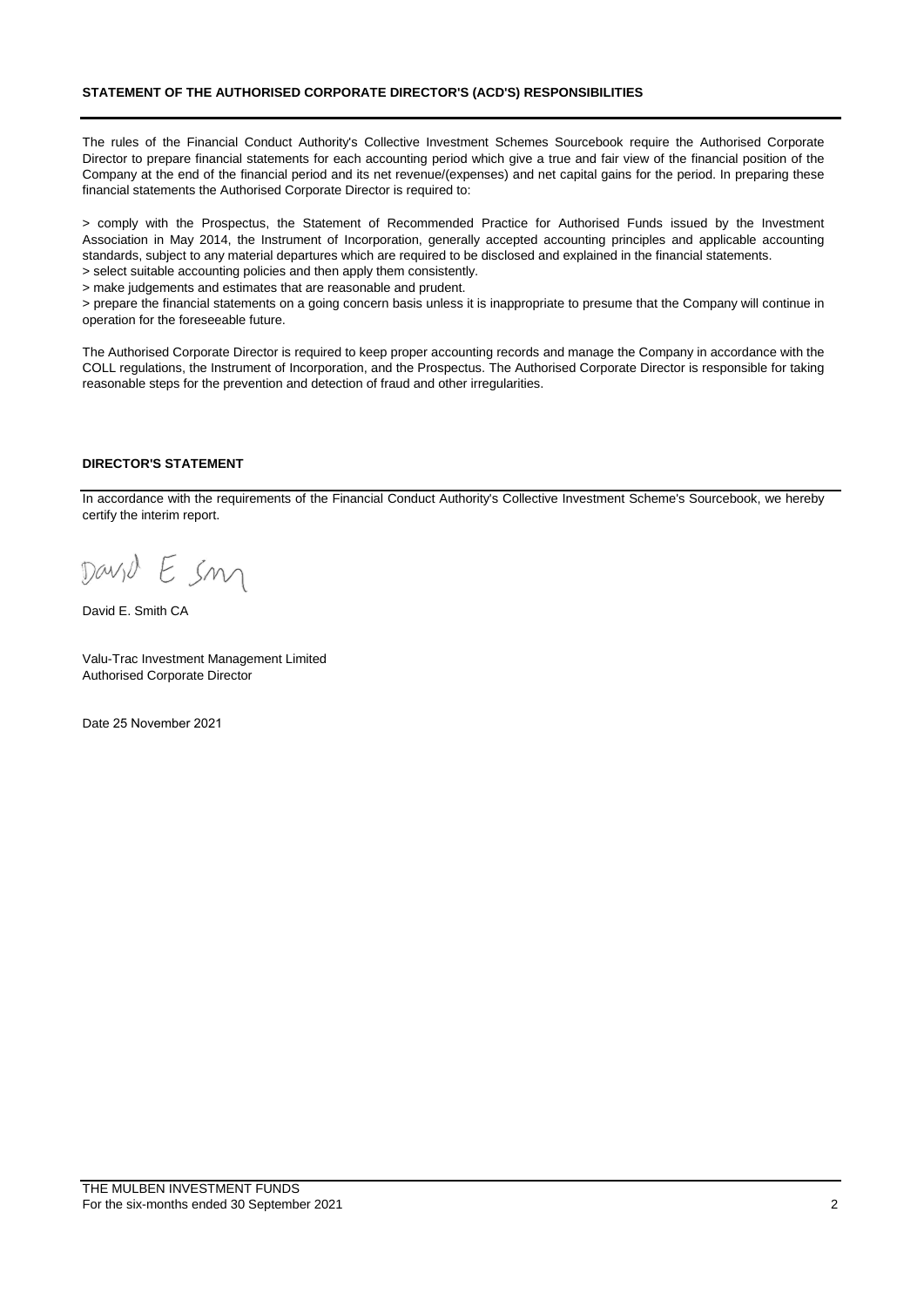### **SUB-FUND OVERVIEW**

| <b>Name of Sub-fund</b>                             | The VT De Lisle America Fund                                                                                                                                                                                                                                                                                                                                                                                                                                                  |
|-----------------------------------------------------|-------------------------------------------------------------------------------------------------------------------------------------------------------------------------------------------------------------------------------------------------------------------------------------------------------------------------------------------------------------------------------------------------------------------------------------------------------------------------------|
| Size of Sub-fund                                    | £88,832,347                                                                                                                                                                                                                                                                                                                                                                                                                                                                   |
| Launch date                                         | 06 August 2010                                                                                                                                                                                                                                                                                                                                                                                                                                                                |
| Investment objective and policy                     | The Sub-fund will aim to achieve capital and income growth over the long term (5 years).                                                                                                                                                                                                                                                                                                                                                                                      |
|                                                     | The Sub-fund will invest primarily in equities and other investments in America (and may<br>also invest in Canada). The Sub-fund will invest in, predominantly, listed securities,<br>typically common stock and American Depositary Receipts listed on US exchanges,<br>including exchange traded funds. The Sub-funds may invest in collective schemes,<br>transferable securities, cash deposits and money market funds, permitted by the FCA<br>Rules.                    |
|                                                     | The investment policy is subject to the limitations set out in Appendix B of the<br>Prospectus, save in relation to derivatives and investment in collective investment<br>schemes, for which see below.                                                                                                                                                                                                                                                                      |
| Investment restriction                              | The Sub-fund may not invest more than 10% of its value in other collective investment<br>schemes and may not invest in other Sub-funds of the Company.                                                                                                                                                                                                                                                                                                                        |
| <b>Benchmark</b>                                    | The Sub-fund is not managed to or constrained by a benchmark, and nor does the ACD<br>use a benchmark in order to assess performance.                                                                                                                                                                                                                                                                                                                                         |
|                                                     | However, the performance of the Sub-fund can be compared to that of the S&P 500.                                                                                                                                                                                                                                                                                                                                                                                              |
|                                                     | The performance of the Sub-fund can be compared against that of the benchmark. This<br>benchmark has been selected as it is considered that this index most closely reflects the<br>investments which the Sub-fund will make (and its risk/return objectives) at the current<br>time. For the avoidance of doubt, the Investment Manager is not bound or influenced by<br>the index when making its decisions and can make investments that are not included in<br>the index. |
| <b>Authorised Corporate Director (ACD)</b>          | Valu-Trac Investment Management Limited                                                                                                                                                                                                                                                                                                                                                                                                                                       |
| <b>Ex-distribution dates</b>                        | 31 March, 30 September                                                                                                                                                                                                                                                                                                                                                                                                                                                        |
| <b>Distribution dates</b>                           | 31 May, 30 November                                                                                                                                                                                                                                                                                                                                                                                                                                                           |
| <b>Individual Savings Account (ISA)</b>             | The Sub-fund is a qualifying investment for inclusion in an ISA.                                                                                                                                                                                                                                                                                                                                                                                                              |
| <b>Minimum investment</b><br>Lump sum subscription: | All net accumulation share classes £1,000 (or \$1,000)                                                                                                                                                                                                                                                                                                                                                                                                                        |
| Top-up:                                             | All net accumulation share classes £500 (or \$500)                                                                                                                                                                                                                                                                                                                                                                                                                            |
| Holding:                                            | All net accumulation share classes £1,000 (or \$1,000)                                                                                                                                                                                                                                                                                                                                                                                                                        |
| Redemption:                                         | All net accumulation share classes £500 (or \$500)                                                                                                                                                                                                                                                                                                                                                                                                                            |

The ACD may waive the minimum levels at its discretion.

#### **ACD charges**

The annual management charge is comprised of a fixed element which is retained by the ACD for its own account and a variable element which is paid by the ACD to the investment manager.

The fixed element, which is equal to £12,500 per annum, is taken from A Class and B Class shares pro-rata to their net asset value.

The variable element in respect of the A Class shares  $(E)$  is equal to 1.50% per annum of the net asset value of the A Class shares (£). However this share class is currently unavailable.

The variable element in respect of the B Class shares  $(E)$  is equal to 1.00% per annum of the net asset value of the B Class shares  $(E)$ .

The variable element in respect of the B Class shares (\$) is equal to 1.00% per annum of the net asset value of the B Class shares (\$).

Initial charge Class A Net Accumulation GBP =  $0.0\%$ Class B Net Accumulation GBP = 0.0% Class B Net Accumulation USD = 0.0%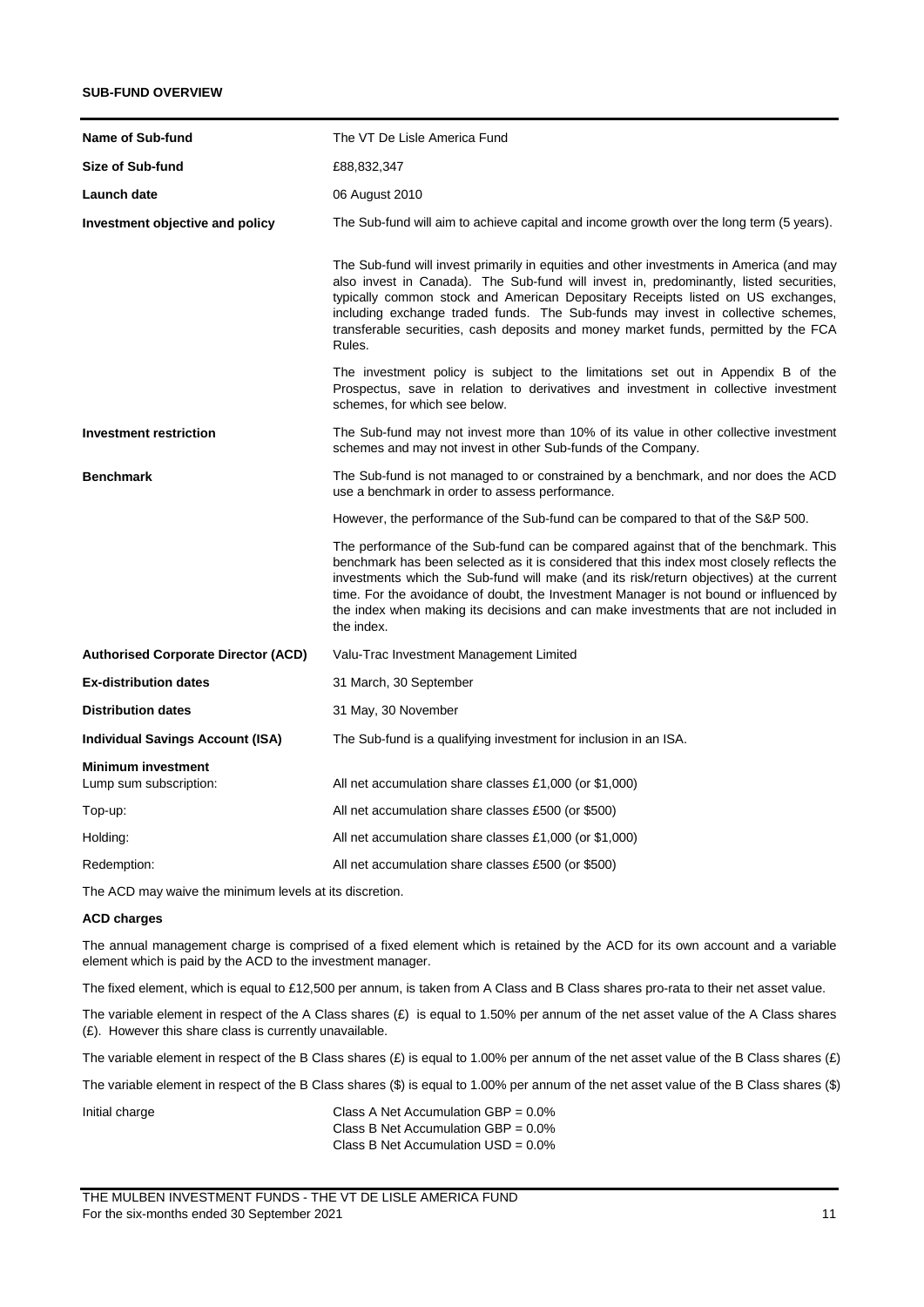#### **INVESTMENT MANAGER'S REVIEW**

#### **Investment Manager's Report for the period 1st April 2021 to 30th September 2021**

The VT De Lisle America Fund rose in US\$ terms 4.67% for the period 1st April 2021 to 30th September 2021, against a rise of 10.90% for the S&P 500(TR). In £ terms, the Fund rose 7.22% as the £ exchange rate fell from \$1.3763 to \$1.3434.

Over the six months the Fund increased in size from \$75.6 million to \$119.3 million or £54.9 million to £88.8 million. This was mainly attributable to new investment. We have 148 holdings at the end of the period, up from 130 in March 2021. While the top holdings are little changed, their weighting has fallen and the largest 10 holdings now comprise 27.7% of the portfolio compared with 32.7% previously.

We made two significant additions: Yeti, which is another niche growth stock in our Great Outdoors theme and Cameco, on the basis that the future of uranium is you can't go green without it. These are both top ten holdings weighting 2.8% and 1.8% respectively. Both are performing well.

We had investment inflows during the period and we added new holdings rather than just add to existing on a pro rata basis. One reason for this is we are in very small cap, by US standards, which means we don't want to indiscriminately invest past certain position sizes just because we like a stock. Currently, our largest proportion of any company held is the 2.34% we own of F S Bancorp, which is also our largest position, compromising 5.54% of the Fund. We are mindful, however, that other US small cap funds may go much higher.

Large cap stocks outperformed, catching up from the previous period when the election result and vaccine announcement in November 2020 heralded small cap outperformance until mid-March 2021. Subsequently, a series of worries bounced the bonds back up and put us in the waiting room. There are a number of US indices we might be compared with. None are precise but the nearest are the Russell Microcap, the Russell 2000, the Community Bank ETF or the 300 stocks comprising the value component of the S&P 600 (small cap index). The Community Bank ETF remains of interest as we still retain a 30% weighting here and it is the quintessential small cap value sector. All of these indices were down in the period. When we look at the larger indices, the S&P 600 and the S&P 400 (mid-cap), we find they were up 0.6% and 1.0% respectively.

Our outperformance within our area of the market can be attributable to being underweight healthcare, holding Build-A-Bear and UFP Technologies, which did well and Select Interiors, which added 0.5% by being taken over.

#### **Outlook**

We have added small commodity holdings as the inflation debate is moving from 'transitory' to 'persistent'. There is little incentive to solve inflationary pressures and we therefore want to keep the bases covered of where stocks can pop up on surprises. There is more pressure on government, however, to keep interest rates down and so the large cap growth are by no means dead.

After 6 months of earning but not performing, our various consumer discretionary names are as they've been for years yet we continue to expect their earnings to endure through post pandemic behavioural change. The P/E on the Fund remains half of the market so our danger point is an unexpected recession, as usual. This summer, worries have left considerable pessimism amongst both consumers, investors and voters. These troubles have been getting in for this reporting period while we have been marking time and yet the earnings have been coming in. Any outbreak of sunshine should see us performing well again.

Richard de Lisle De Lisle Partners LLP Investment Manager to the Fund 08 October 2021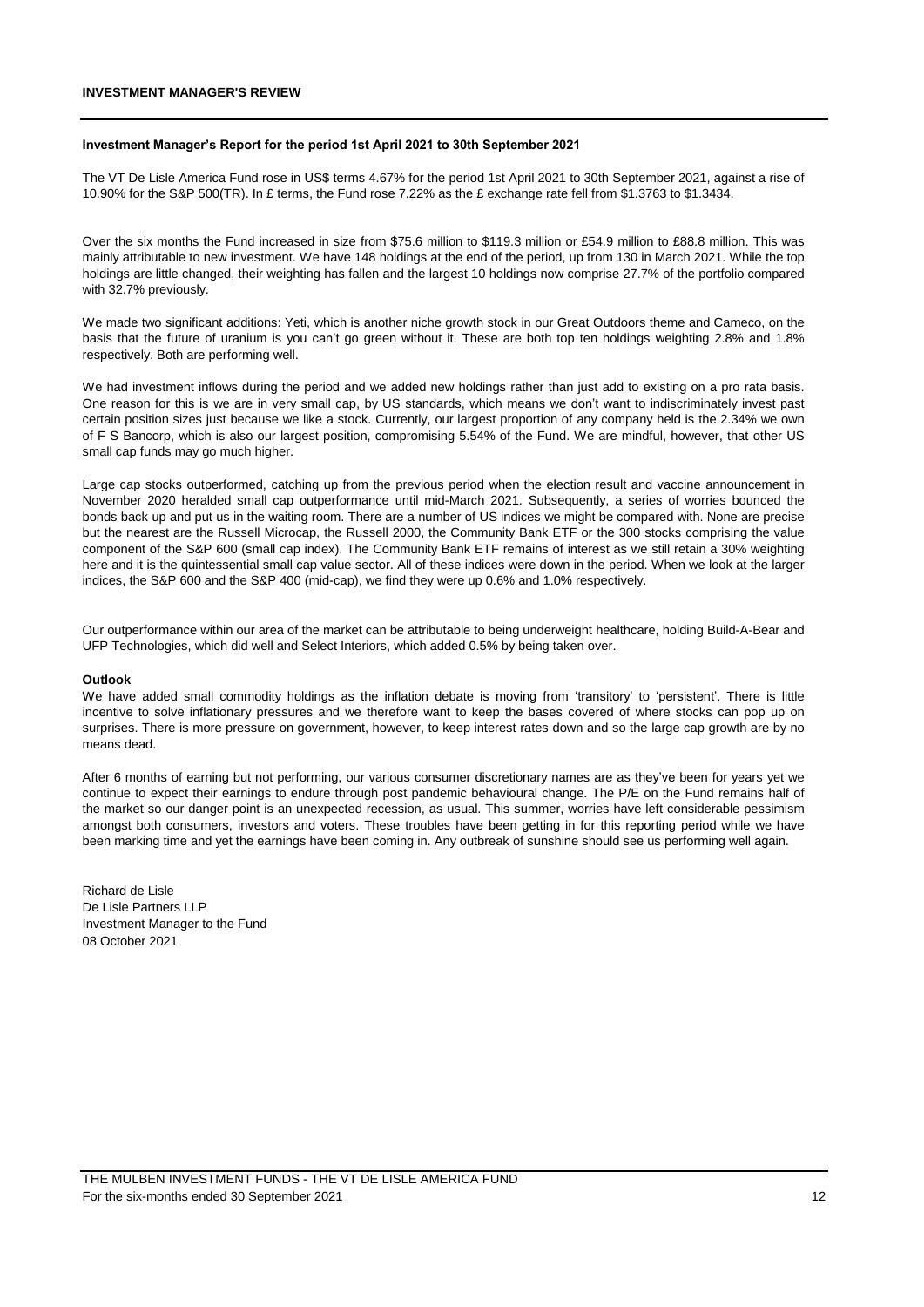## **Financial Highlights**

### **Class B GBP Net Accumulation**

|                                |                                               | Six-months to 30<br>September 2021 | Year to 31 March<br>2021 | Year to 31 March<br>2020 |
|--------------------------------|-----------------------------------------------|------------------------------------|--------------------------|--------------------------|
| Changes in net assets per unit |                                               | GBp                                | GBp                      | GB <sub>p</sub>          |
|                                | Opening net asset value per unit              | 536.3718                           | 274.7168                 | 339.3753                 |
|                                | Return before operating charges               | 41.7338                            | 266.2377                 | (60.6045)                |
|                                | Operating charges                             | (3.0287)                           | (4.5827)                 | (4.0540)                 |
|                                | Return after operating charges *              | 38.7051                            | 261.6550                 | (64.6585)                |
|                                | Closing net asset value per unit              | 575.0769                           | 536.3718                 | 274.7168                 |
|                                | Retained distributions on accumulation shares | 0.2684p                            | 1.7559p                  | 2.9786p                  |
|                                | *after direct transactions costs of:          | 0.2779                             | 1.3497                   | 0.5527                   |
| Performance                    |                                               |                                    |                          |                          |
|                                | Return after charges                          | 7.22%                              | 95.25%                   | (19.05%)                 |
| Other information              |                                               |                                    |                          |                          |
|                                | Closing net asset value                       | £50,744,543                        | £33,283,608              | £12,289,856              |
|                                | Closing number of units                       | 8,823,958                          | 6,205,324                | 4,473,646                |
|                                | Operating charges                             | 1.09%                              | 1.13%                    | 1.11%                    |
|                                | Direct transaction costs                      | 0.05%                              | 0.33%                    | 0.18%                    |
| Prices                         |                                               |                                    |                          |                          |
|                                | Highest unit price                            | 575.08                             | 562.86                   | 394.93                   |
|                                | Lowest unit price                             | 525.39                             | 254.05                   | 265.03                   |

### **Class B USD Net Accumulation**

|                                |                                               | Six-months to 30<br>September 2021 | Year to 31 March<br>2021 | Year to 31 March<br>2020 |
|--------------------------------|-----------------------------------------------|------------------------------------|--------------------------|--------------------------|
| Changes in net assets per unit |                                               | <b>USDc</b>                        | <b>USDc</b>              | <b>USDc</b>              |
|                                | Opening net asset value per unit              | 477.7795                           | 219.1735                 | 288.3823                 |
|                                | Return before operating charges               | 24.9802                            | 262.5438                 | (65.8631)                |
|                                | Operating charges (note 1)                    | (2.6647)                           | (3.9378)                 | (3.3457)                 |
|                                | Return after operating charges *              | 22.3155                            | 258,6060                 | (69.2088)                |
|                                | Closing net asset value per unit              | 500.0950                           | 477.7795                 | 219.1735                 |
|                                | Retained distributions on accumulation shares | 0.1737c                            | 1.1365c                  | 1.9468c                  |
|                                | *after direct transactions costs of:          | 0.2445                             | 1.1597                   | 0.4568                   |
| Performance                    |                                               |                                    |                          |                          |
|                                | Return after charges                          | 4.67%                              | 117.99%                  | $(24.00\%)$              |
| Other information              |                                               |                                    |                          |                          |
|                                | Closing net asset value                       | \$51,540,004                       | \$30,057,976             | \$14,274,346             |
|                                | Closing number of units                       | 10,307,805                         | 6,291,182                | 6,512,805                |
|                                | Operating charges (note 2)                    | 1.09%                              | 1.13%                    | 1.11%                    |
|                                | Direct transaction costs                      | 0.05%                              | 0.33%                    | 0.18%                    |
| Prices                         |                                               |                                    |                          |                          |
|                                | Highest unit price                            | 520.34                             | 505.03                   | 332.80                   |
|                                | Lowest unit price                             | 473.82                             | 201.72                   | 197.73                   |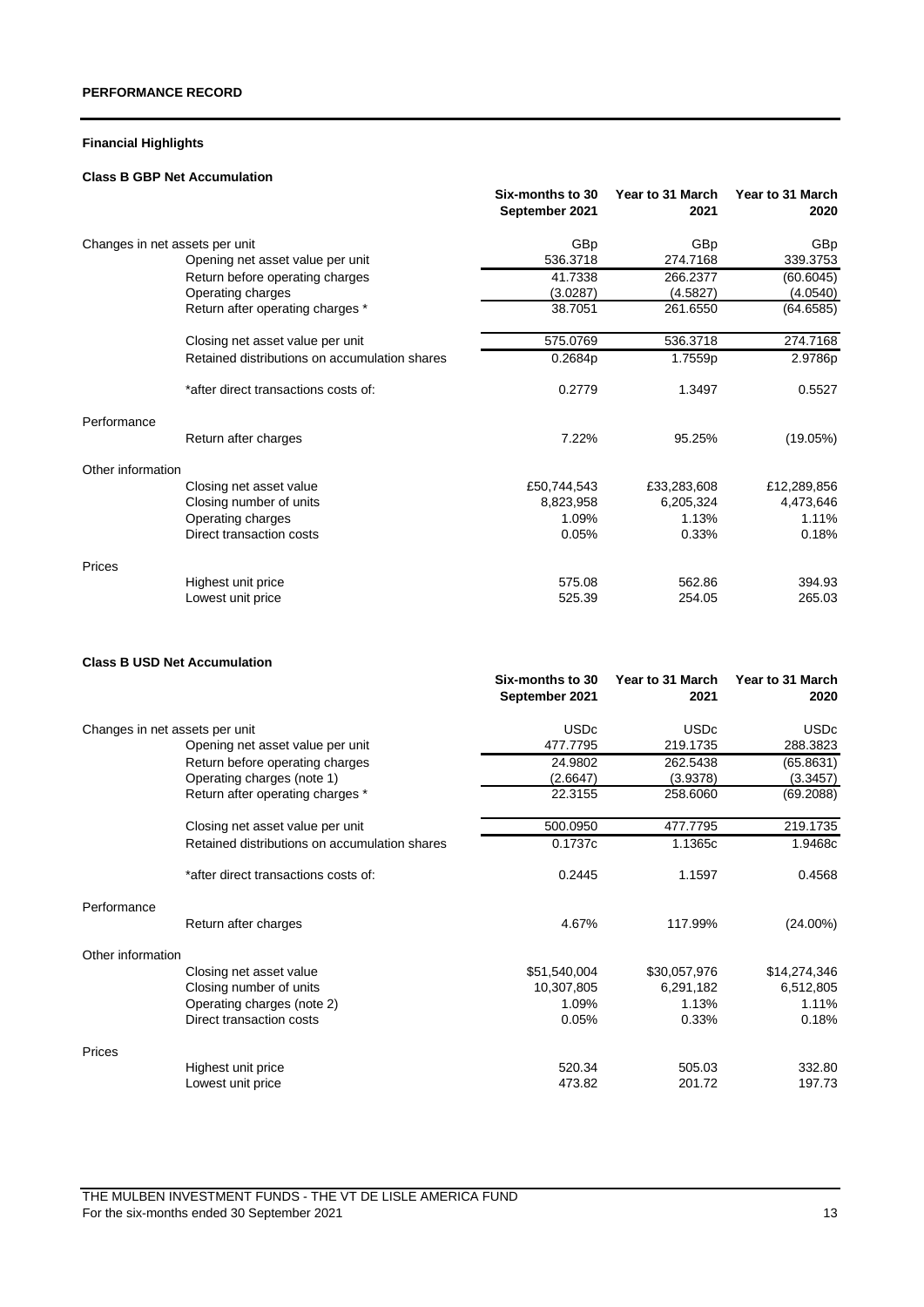1. The operating charges per unit figure is calculated by applying the operating charges percentage to the average net asset valuation per share throughout the period.

2. The operating charges percentage is based on the expenses incurred during the period annualised, as a proportion of the average net asset value of the Sub-fund.

#### **Risk Profile**

Based on past data, the Sub-fund is ranked a '6' on the synthetic risk and reward indicator scale (of 1 to 7) as described fully in the Key Investor Information Document. The Sub-fund is ranked 6 because funds of this type have experienced significant rises and falls in value in the past. Please note that even the lowest risk class can lose you money and that extreme market circumstances can mean you suffer severe losses in all cases.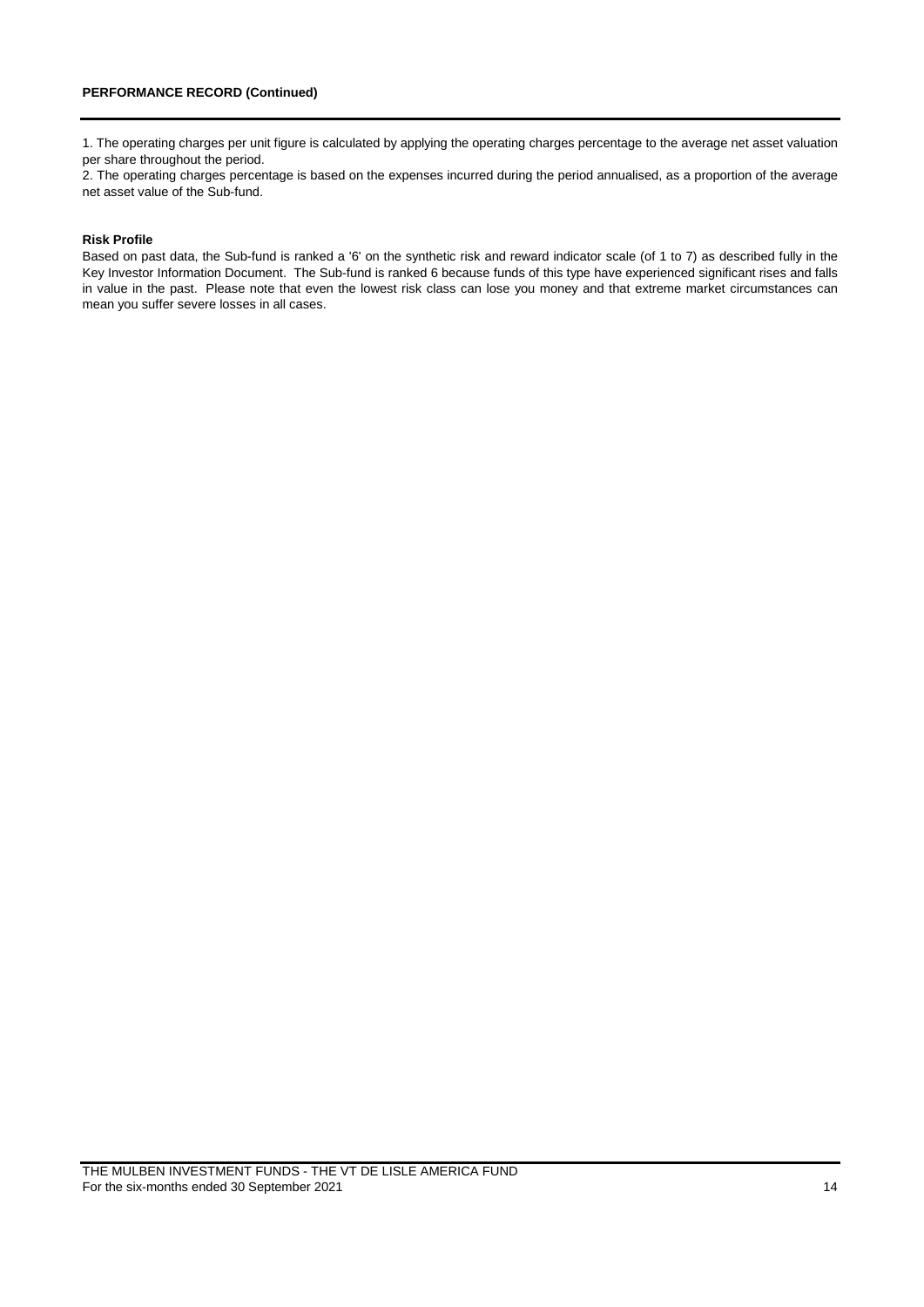|                | As at 30 September 2021                                                  |            |                       |
|----------------|--------------------------------------------------------------------------|------------|-----------------------|
| <b>Holding</b> | <b>Security</b>                                                          | Value £    | % of Total Net Assets |
|                | Financials (31.03.2021 - 38.55%)                                         |            |                       |
|                | 16,119 American National Bankshares Inc (Virginia) com                   | 395,122    | 0.43                  |
|                | 4,968 Ameris Bancorp                                                     | 197,166    | 0.21                  |
|                | 4,000 Assured Guaranty Ltd                                               | 139,156    | 0.16                  |
|                | 10,000 Atlantic Capital                                                  | 199,906    | 0.23                  |
|                | 25,287 Bank of Commerce                                                  | 290,445    | 0.33                  |
|                | 4,410 Bank of South Carolina                                             | 66,115     | 0.07                  |
|                | 5,000 Bank OZK                                                           | 164,324    | 0.18                  |
|                | 13,548 BCB Bancorp Inc Common INC                                        | 150,367    | 0.17                  |
|                | 13,513 Bar Harbor Bankshares Common Stock                                | 286,278    | 0.32                  |
|                | 5,500 B. Riley Financial Inc                                             | 242,558    | 0.27                  |
|                | 17,075 C B Financial Services inc                                        | 293,104    | 0.33                  |
|                | 45,359 CF Bankshares Inc                                                 | 667,700    | 0.75                  |
|                | 26,238 Central Pacific Financial Corp. Common Stock                      | 509,670    | 0.57                  |
|                | 4,171 Citizens Financial Group Inc                                       | 148,598    | 0.17                  |
|                | 25,241 Colony Bankcorp                                                   | 347,036    | 0.39                  |
|                | 8,000 Customers Bancorp Inc                                              | 256,398    | 0.29                  |
|                | 22,324 Evans Bancorp                                                     | 636,627    | 0.72                  |
|                | 13,000 First Busey Corporation                                           | 241,492    | 0.27                  |
|                | 16,288 First Business Financial Services Inc                             | 350,766    | 0.39                  |
|                | 19,118 First National Coorporation                                       | 329,454    | 0.37                  |
|                |                                                                          | 789,916    | 0.89                  |
|                | 57,159 First United Corporation                                          |            |                       |
|                | 190,120 F S Bancorp Inc                                                  | 4,864,874  | 5.48                  |
|                | 7,500 German American Bancorp                                            | 218,879    | 0.25                  |
|                | 5,101 Hingham Institution for Savings                                    | 1,291,976  | 1.45                  |
|                | 9,516 Home Bancorp                                                       | 276,120    | 0.31                  |
|                | 9,706 HV Bancorp                                                         | 154,689    | 0.17                  |
|                | 10,000 Investors Bancorp Inc                                             | 114,822    | 0.13                  |
|                | 16,277 Landmark Bancorp Inc Common USD0.01                               | 337,383    | 0.38                  |
|                | 29,850 MBIA Inc                                                          | 279,195    | 0.31                  |
|                | 62,378 Medallion Financial Corp                                          | 362,879    | 0.41                  |
|                | 32,458 Mercantile Bank Corp                                              | 785,851    | 0.88                  |
|                | 35,898 MetroCity Bankshares                                              | 566,910    | 0.64                  |
|                | 13,188 Nicolet Bankshares Inc                                            | 736,817    | 0.83                  |
|                | 29,515 Northrim BanCorp Inc                                              | 944,850    | 1.06                  |
|                | 11,000 OFG Bancorp Common Stock                                          | 210,357    | 0.24                  |
|                | 21,134 Oregon Bancorp Inc                                                | 707,938    | 0.80                  |
|                | 37,973 People's Bancorp of North Carolina Inc NPV                        | 795,568    | 0.90                  |
|                | 43,968 Plumas Bancorp                                                    | 1,027,703  | 1.16                  |
|                | 76,071 Primis Financial Corp                                             | 836,374    | 0.94                  |
|                | 90,900 Riverview Financial                                               | 874,910    | 0.98                  |
|                | 23,227 Salient Midstream & MLP Fund Common Shares of Beneficial Interest | 110,051    | 0.12                  |
|                | 8,798 Salisbury Bancorp                                                  | 338,264    | 0.38                  |
|                | 15,697 Select Bancorp Inc                                                | 203,548    | 0.23                  |
|                | 8,302 Southern First Bancshares                                          | 328,216    | 0.37                  |
|                | 10,000 Sterling Bancorp Inc                                              | 38,746     | 0.04                  |
|                | 51,163 Timberland Bancorp                                                | 1,086,383  | 1.22                  |
|                | 32,773 Tortoise Energy Infrastucture Corporation Common Stock            | 665,033    | 0.75                  |
|                | 78,749 Townebank                                                         | 1,811,066  | 2.04                  |
|                | 4,361 Village Bank And Trust Financial Corp                              | 159,084    | 0.18                  |
|                | 24,249 U.S. Global Investors Inc                                         | 98,738     | 0.11                  |
|                | 32,975 United Insurance Holdings Corp.                                   | 88,244     | 0.10                  |
|                | 25,218 Virginia National Bankshares Corp                                 | 674,574    | 0.76                  |
|                | 8,000 West Bancorporation                                                | 179,636    | 0.20                  |
|                | 28,684 Westwood Holdings Group Inc                                       | 402,274    | 0.45                  |
|                |                                                                          | 28,274,150 | 31.78                 |
|                | Real Estate (31.03.2021 - 0.14%)                                         |            |                       |
|                | 10,000 Paramount Group Inc                                               | 67,405     | 0.08                  |
|                |                                                                          | 67,405     | 0.08                  |

THE MULBEN INVESTMENT FUNDS - THE VT DE LISLE AMERICA FUND For the six-months ended 30 September 2021 15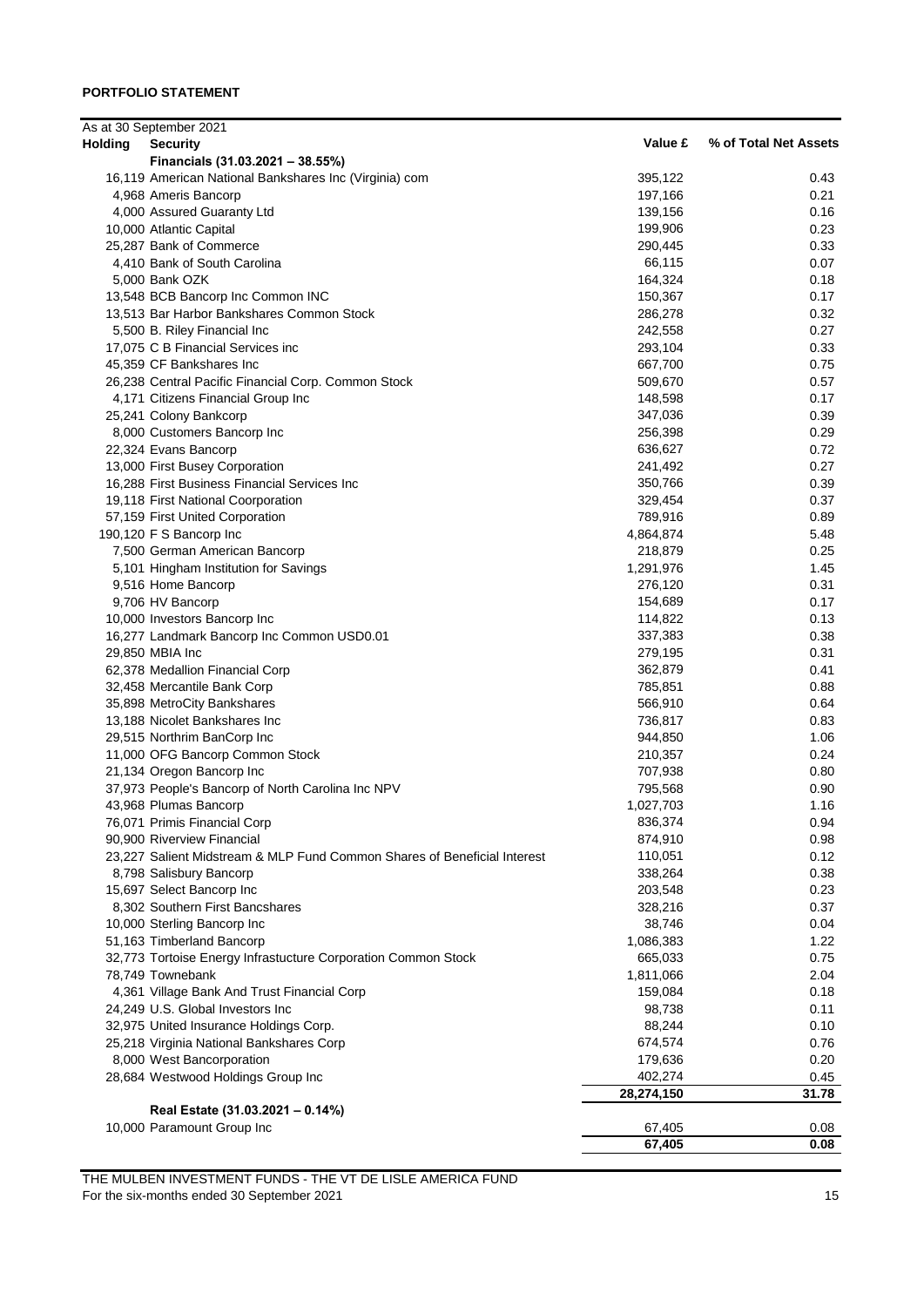### **PORTFOLIO STATEMENT (Continued)**

| <b>Holding</b> | <b>Security</b>                                                                | Value              | % of Total Net Assets |
|----------------|--------------------------------------------------------------------------------|--------------------|-----------------------|
|                |                                                                                | £                  | %                     |
|                | Communication Services (31.03.2021 - 0.00%)                                    |                    |                       |
|                | 9,672 Creatd Inc                                                               | 20,339             | 0.02                  |
|                | 22,000 Thryv Holdings, Inc.                                                    | 484,174            | 0.55                  |
|                |                                                                                | 504,513            | 0.57                  |
|                | Consumer Staples (31.03.2021 - 0.80%)                                          |                    |                       |
|                | 20,000 Coty Inc. Class A Common Stock                                          | 118,135            | 0.13                  |
|                | 29,972 Limoneira Co                                                            | 352,512            | 0.40                  |
|                | 14,797 Rocky Mountain Chocolate Factory Inc USD0.03                            | 81,895             | 0.09                  |
|                | 10,000 Willamette Valley Vineyards, Inc                                        | 94,389             | 0.11                  |
|                |                                                                                | 646,931            | 0.73                  |
|                | Materials (31.03.2021 - 4.11%)                                                 |                    |                       |
|                | 21,000 Barrick Gold Corporation                                                | 274,892            | 0.31                  |
|                | 17,000 CF Industries Holdings Inc<br>15,000 Cleveland-Cliffs Inc Common Shares | 715,304<br>222,480 | 0.81<br>0.25          |
|                | 109,213 Friedman Industries, Incorporated Common Stock                         | 978,005            | 1.10                  |
|                | 10,000 Freeport McMoran Inc                                                    | 249,445            | 0.28                  |
|                | 9,447 Hawkins Inc                                                              | 245,320            | 0.28                  |
|                | 6,000 Schnitzer Steel Industries Inc                                           | 190,869            | 0.21                  |
|                | 60,200 Synalloy Corporation                                                    | 488,230            | 0.55                  |
|                | 26,761 UFP Technologies                                                        | 1,242,550          | 1.40                  |
|                | 24,000 Venator Materials PLC Ordinary Shares                                   | 52,792             | 0.06                  |
|                |                                                                                | 4,659,887          | 5.25                  |
|                | Consumer Discretionary (31.03.2021 - 36.21%)                                   |                    |                       |
|                | 7,500 BRP Inc                                                                  | 539,116            | 0.61                  |
|                | 6,000 Brunswick Corporation Common Stock                                       | 441,878            | 0.50                  |
|                | 237,741 Build-A-Bear Workshop, Inc Common Stock                                | 3,145,682          | 3.54                  |
|                | 1,586 Cannae Holdings, Inc Common Stock                                        | 36,487             | 0.04                  |
|                | 40,057 Cedar Fair                                                              | 1,358,660          | 1.53                  |
|                | 10,000 Callaway Golf Co                                                        | 212,189            | 0.24                  |
|                | 183,994 Crown Crafts Inc                                                       | 1,009,421          | 1.14                  |
|                | 40,535 Escalade, Incorporated                                                  | 610,569            | 0.69                  |
|                | 151,444 Horizon Global Corp                                                    | 793,081            | 0.89                  |
|                | 45,637 Johnson Outdoors Inc Class 'A' USD0.05                                  | 3,684,918          | 4.15                  |
|                | 21,238 Kewaunee Scientific Corporation                                         | 209,474            | 0.24                  |
|                | 56,900 Kirkland's Inc.                                                         | 840,340            | 0.95                  |
|                | 28,734 Lazydays Holdings Inc                                                   | 458,159            | 0.52                  |
|                | 8.639 LCI Industries                                                           | 872,594            | 0.98                  |
|                | 13,000 Malibu Boats Inc                                                        | 682,331            | 0.77                  |
|                | 49,229 MarineMax                                                               | 1,841,626          | 2.07                  |
|                | 108,177 Marine Products Corp USD0.1                                            | 1,027,109          | 1.16                  |
|                | 39,855 MasterCraft Boat Holdings Inc                                           | 761,125            | 0.86                  |
|                | 8,000 M/I Homes Inc                                                            | 353,467            | 0.40                  |
|                | 25,015 Myers Industries, Inc Common Shares                                     | 372,698            | 0.42                  |
|                | 26,098 OneWater Marine Inc                                                     | 796,609            | 0.90                  |
|                | 22,000 Party City Holdco Inc. Common Stock                                     | 135,516            | 0.15                  |
|                | 10,300 Patrick Industries Inc                                                  | 645,926            | 0.73                  |
|                | 1,000 RH Common Stock                                                          | 517,147            | 0.58                  |
|                | 157,473 Sally Beauty Holdings, Inc, Common Stock                               | 2,137,534          | 2.41                  |
|                | 180,385 Select Interior Concepts, Inc.                                         | 1,938,288          | 2.18                  |
|                | 9,291 Strattec Security Corp                                                   | 264,508            | 0.30                  |
|                | 34,636 Superior Group of Companies Inc                                         | 612,340            | 0.69                  |
|                | 5,858 Thor Industries, Inc. Common Stock                                       | 555,546            | 0.63                  |
|                | 2,151 Vail Resorts, Inc. Common Stock                                          | 548,534            | 0.62                  |
|                | 18,600 Winnebago Industries                                                    | 1,023,541          | 1.15                  |
|                | 38,500 YETI Holdings, Inc. Common Stock                                        | 2,515,835          | 2.83                  |
|                |                                                                                | 30,942,248         | 34.87                 |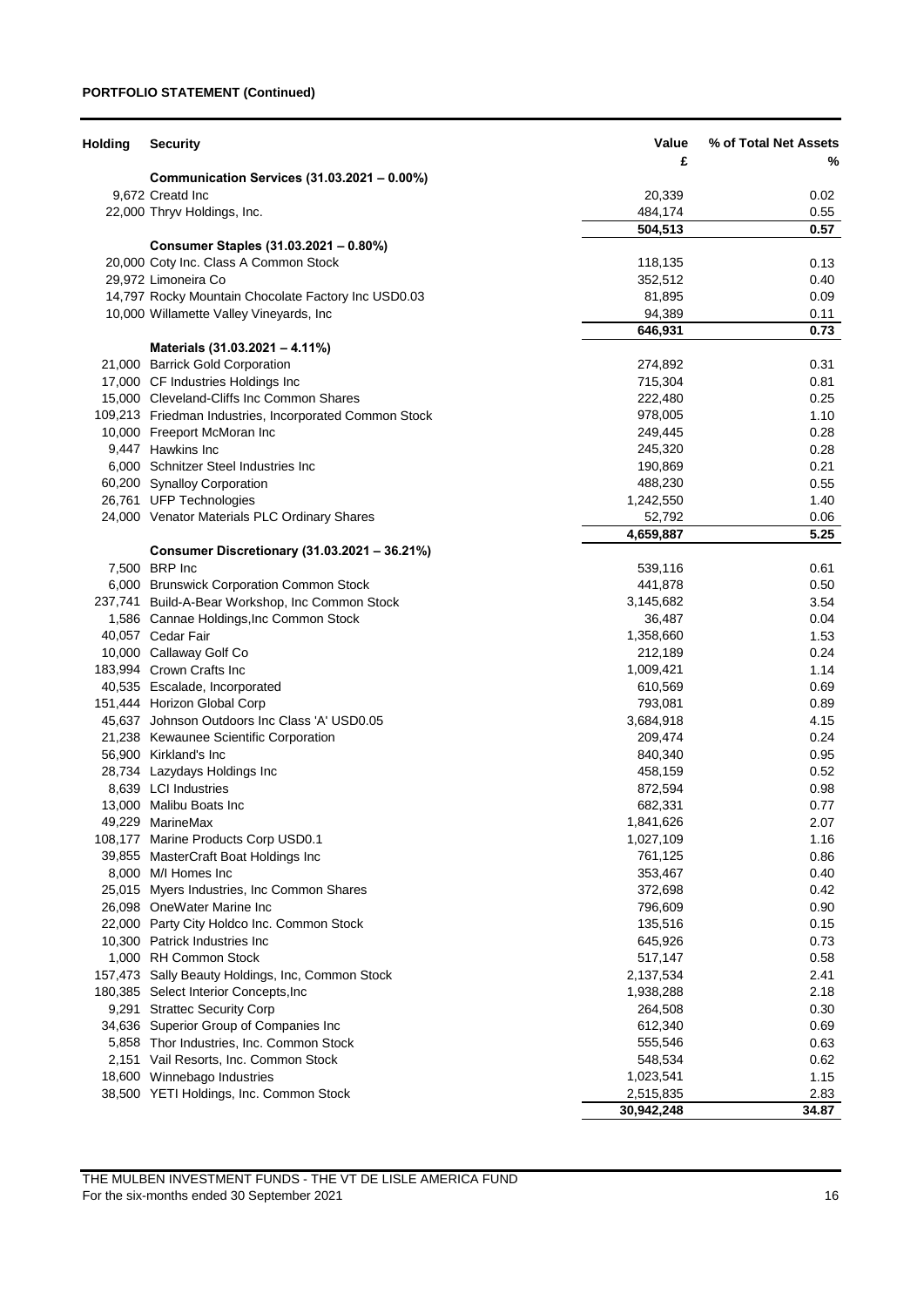### **PORTFOLIO STATEMENT (Continued)**

| <b>Holding</b> | <b>Security</b>                                                                   | Value (Note 1g)    | % of Total Net Assets |
|----------------|-----------------------------------------------------------------------------------|--------------------|-----------------------|
|                | Energy (31.03.2021 – 2.29%)                                                       | £                  | %                     |
|                | 50,000 Birchcliff Energy Ltd                                                      | 204,005            | 0.23                  |
|                | 188,185 BlueKnight Energy Partners LP                                             | 431,456            | 0.49                  |
|                | 100,000 Cameco Corp                                                               | 1,532,329          | 1.72                  |
|                | 36,300 Dawson Geophysical Company                                                 | 69,310             | 0.08                  |
|                | 31,746 Earthstone Energy, inc Class A Common Stock                                | 217,291            | 0.24                  |
|                | 26,875 FTS International                                                          | 499,037            | 0.56                  |
|                | 19,000 Geospace Technologies Corporation                                          | 134,009            | 0.15                  |
|                | 35,149 Greenbrier Companies Inc                                                   | 1,144,570          | 1.29                  |
|                | 48,400 Macro Enterprises Inc                                                      | 75,909             | 0.09                  |
|                | 5,000 MPLX LP Common units representing limited partner                           | 107,025            | 0.12                  |
|                | 10,000 Murphy Oil Corporation Common stock                                        | 186,061            | 0.21                  |
|                |                                                                                   | 4,601,002          | 5.18                  |
|                | Industrials (31.03.2021 - 8.83%)                                                  |                    |                       |
|                | 42,915 Alta Equipment Group<br>18,845 BGSF INC                                    | 447,397            | 0.50                  |
|                | 18,956 Blue Bird Corporation                                                      | 182,785<br>295,478 | 0.21<br>0.33          |
|                |                                                                                   | 657,311            | 0.74                  |
|                | 17,141 BlueLinx Holdings Common Stock<br>24,376 Builders FirstSource Inc          | 978,393            | 1.10                  |
|                | 23,000 DLH Holdings Corporation                                                   | 208,791            | 0.24                  |
|                | 7,200 DXP Enterprises, Inc                                                        | 161,887            | 0.18                  |
|                | 9,234 Eastern Company                                                             | 171,705            | 0.19                  |
|                | 2,110 Espey Manufacturing and Electronics Corp                                    | 23,018             | 0.03                  |
|                | 13,000 Gates Industrial Corp                                                      | 159,430            | 0.18                  |
|                | 186,201 Garrett Motion Inc                                                        | 1,032,617          | 1.16                  |
|                | 55,641 Gencor Industries Inc                                                      | 458,919            | 0.52                  |
|                | 50,526 Jewett-Cameron Trading Ltd                                                 | 438,545            | 0.49                  |
|                | 10,642 L.B. Foster Company                                                        | 124,689            | 0.14                  |
|                | 152,189 Manitex International                                                     | 846,829            | 0.95                  |
|                | 47,217 Orion Group Holdings                                                       | 179,606            | 0.20                  |
|                | 13,132 Steel Partners 6% Preferred                                                | 229,427            | 0.26                  |
|                | 10,000 Steel Partners Holdings L.P. Common Units                                  | 212,189            | 0.24                  |
|                | 36,407 Sterling Construction Company                                              | 622,917            | 0.70                  |
|                | 10,936 Taylor Devices, Inc                                                        | 92,600             | 0.10                  |
|                | 2,000 Vectrus Inc                                                                 | 76,054             | 0.09                  |
|                | 33,821 Virco Manufacturing Corporation                                            | 86,354             | 0.10                  |
|                |                                                                                   | 7,686,941          | 8.65                  |
|                | Information Technology (31.03.2021 - 3.53%)                                       |                    |                       |
|                | 26,585 BM Technologies                                                            | 176,326            | 0.20                  |
|                | 27,000 BM Technologies Warrants                                                   | 29,042             | 0.03                  |
|                | 92,331 Computer Task Group Inc USD0.01                                            | 541,939            | 0.61                  |
|                | 72,032 Wayside Technology Group Inc USD0.01                                       | 1,466,238          | 1.65                  |
|                |                                                                                   | 2,213,545          | 2.49                  |
|                | Health (31.03.2021 - 3.33%)                                                       |                    |                       |
|                | 13,000 Affimed N.V,                                                               | 56,563             | 0.06                  |
|                | 9,976 Bicycle Therapeutics<br>18,000 HOOKIPA Pharma Inc                           | 293,329<br>80,461  | 0.33                  |
|                |                                                                                   |                    | 0.09                  |
|                | 20,000 Immutep Itd<br>8,954 Pennant Group INC                                     | 59,254<br>197,992  | 0.07<br>0.22          |
|                |                                                                                   | 32,113             | 0.04                  |
|                | 3,000 SQZ Biotechnologies Company Common Stock<br>7,000 Xenon Pharmaceuticals Inc | 77,640             | 0.09                  |
|                | 10,000 WW International                                                           |                    |                       |
|                |                                                                                   | 141,099<br>938,451 | 0.16<br>1.06          |
|                |                                                                                   |                    |                       |
|                | Investment assets (31.03.2021 - 97.79%)                                           | 80,535,073         | 90.66                 |
|                | Net other assets (31.03.2021 - 2.55%)                                             | 8,575,383          | 9.65                  |
|                | Adjustment of assets from mid to bid prices (31.03.2021 - (0.34%))                | (278, 109)         | (0.31)                |
|                | <b>Net assets</b>                                                                 | 88,832,347         | 100.00                |

THE MULBEN INVESTMENT FUNDS - THE VT DE LISLE AMERICA FUND

For the six-months ended 30 September 2021 17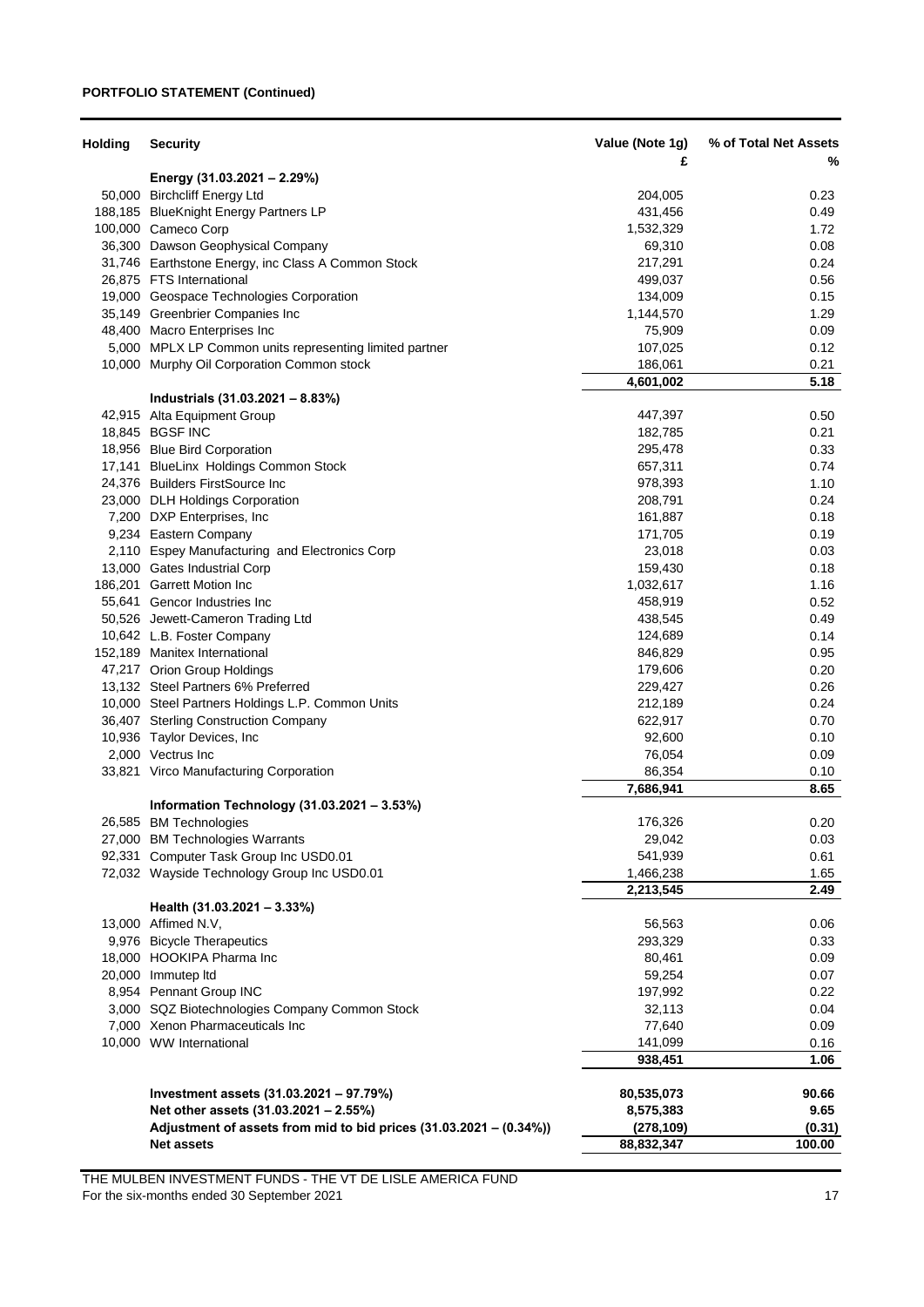|                                 | £         |
|---------------------------------|-----------|
| Total sales for the period      | 5,870,607 |
| <b>LCI</b> Industries           | 949,313   |
| Mid Penn Bancorp Inc            | 846,213   |
| Vail Resorts Inc.               | 686.004   |
| Ensign Group Inc                | 662,855   |
| Rayonier Advanced Materials Inc | 287,990   |
| Cleaveland-Cliffs Inc.          | 268,838   |
| LHC Group Inc                   | 212,396   |
| National Research Corp          | 164.820   |
| Landmark Bancorp Inc            | 164.451   |
| Mackinac Financial Corp         | 141,102   |

|                                 | £          |  |
|---------------------------------|------------|--|
| Total purchases for the period  | 27,812,009 |  |
| Yeti Holdings Inc               | 2,102,762  |  |
| <b>LCI</b> Industries           | 1,345,556  |  |
| Cameco Corp                     | 1,327,002  |  |
| Greenbrier Companies Inc        | 1,222,118  |  |
| Select Interior Concepts Inc    | 927,917    |  |
| Johnson Outdoors Inc.           | 854.439    |  |
| Sally Beauty Holdings Inc       | 849,856    |  |
| <b>Garrett Motion Inc.</b>      | 786,882    |  |
| <b>Riverview Financial Corp</b> | 741,579    |  |
| Vail Resorts Inc                | 710,516    |  |

The above transactions represent the top 10 the sales and purchases during the period.

THE MULBEN INVESTMENT FUNDS - THE VT DE LISLE AMERICA FUND For the six-months ended 30 September 2021 18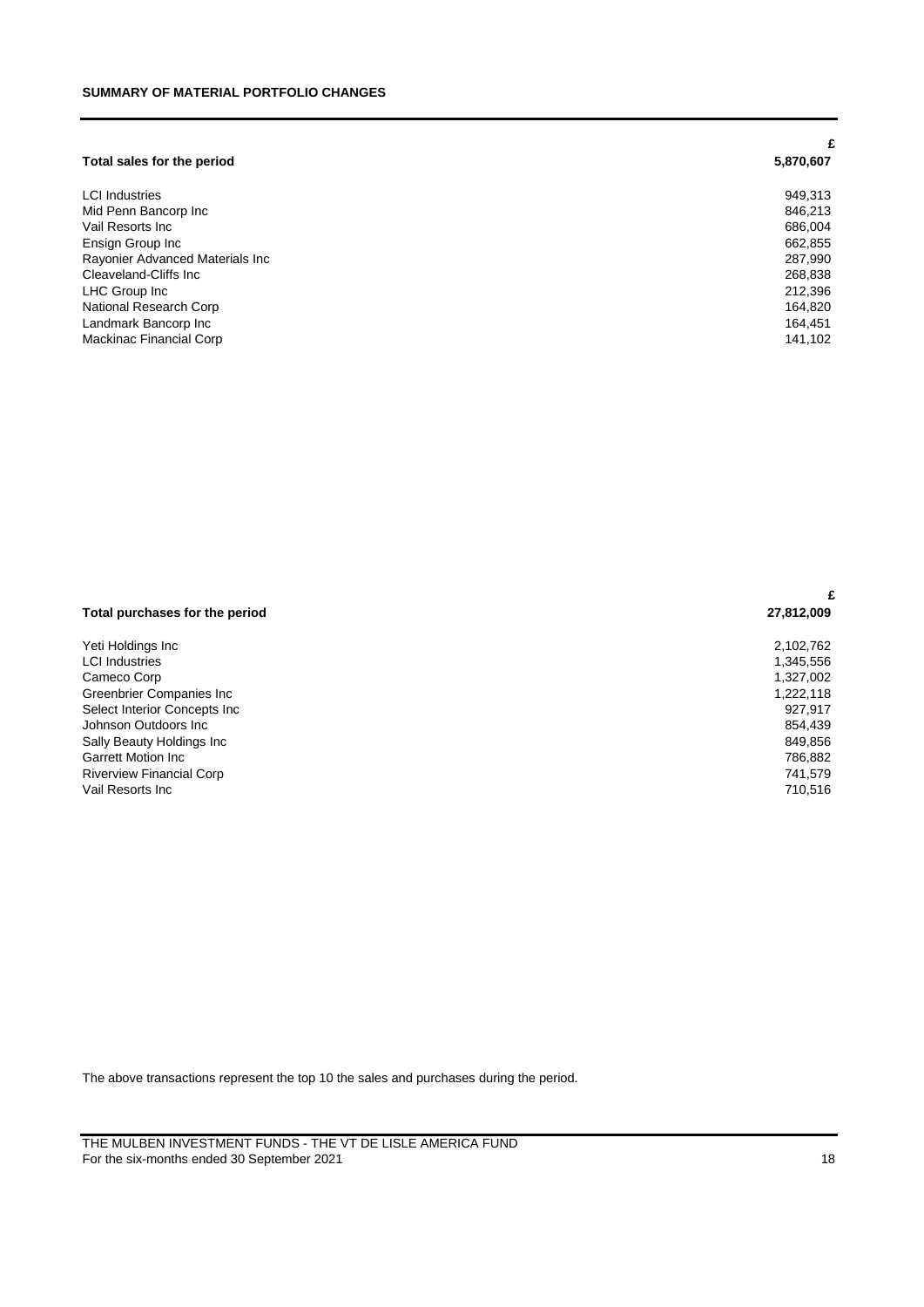### **STATEMENT OF TOTAL RETURN**

| For the six months ended 30 September 2021 (unaudited) |                                         |               |           |               |  |
|--------------------------------------------------------|-----------------------------------------|---------------|-----------|---------------|--|
|                                                        |                                         | 30.09.21<br>£ | £<br>£    | 30.09.20<br>£ |  |
| Income                                                 |                                         |               |           |               |  |
|                                                        | Net capital gains                       |               | 4,761,879 | 7,527,210     |  |
|                                                        | Revenue                                 | 519,096       |           | 275,700       |  |
| Expenses                                               |                                         | (401, 429)    |           | (178, 406)    |  |
| Interest payable and similar charges                   |                                         | (2,573)       |           |               |  |
| Net revenue before taxation                            |                                         | 115,094       |           | 97,295        |  |
| Taxation                                               |                                         | (77,800)      |           | (37, 340)     |  |
| Net revenue after taxation                             |                                         |               | 37,294    | 59,955        |  |
| Total return before distributions                      |                                         |               | 4,799,173 | 7,587,165     |  |
| Finance costs: distributions                           |                                         |               | (37, 294) | (59, 955)     |  |
|                                                        | Changes in net assets attributable to   |               |           |               |  |
|                                                        | shareholders from investment activities |               | 4,761,879 | 7,527,210     |  |

### **STATEMENT OF CHANGES IN NET ASSETS ATTRIBUTABLE TO SHAREHOLDERS**

### **For the six months ended 30 September 2021 (unaudited)**

|                                                                                              | 30.09.21<br>£  | 30.09.20<br>£ |
|----------------------------------------------------------------------------------------------|----------------|---------------|
| Opening net assets attributable to shareholders                                              | 54,939,531     | 23,661,669    |
| Amounts receivable on creation of shares                                                     | 43,348,517     | 2,280,623     |
| Amounts payable on cancellation of shares                                                    | (14, 286, 504) | (2, 183, 567) |
| Distribution accumulated                                                                     | 41,588         | 59,906        |
| Dilution levy                                                                                | 27,336         | 8,833         |
| Changes in net assets attributable to shareholders from<br>investment activities (see above) | 4,761,879      | 7,527,210     |
| Closing net assets attributable to shareholders                                              | 88,832,347     | 31,354,674    |

The Investment Association SORP requires that comparatives are shown for the above report. As comparatives are shown for the comparable interim period the net asset value at the end of the period will not agree to the net asset value at the start of the period. The Company net asset value as at 31 March 2021 was £54,939,531.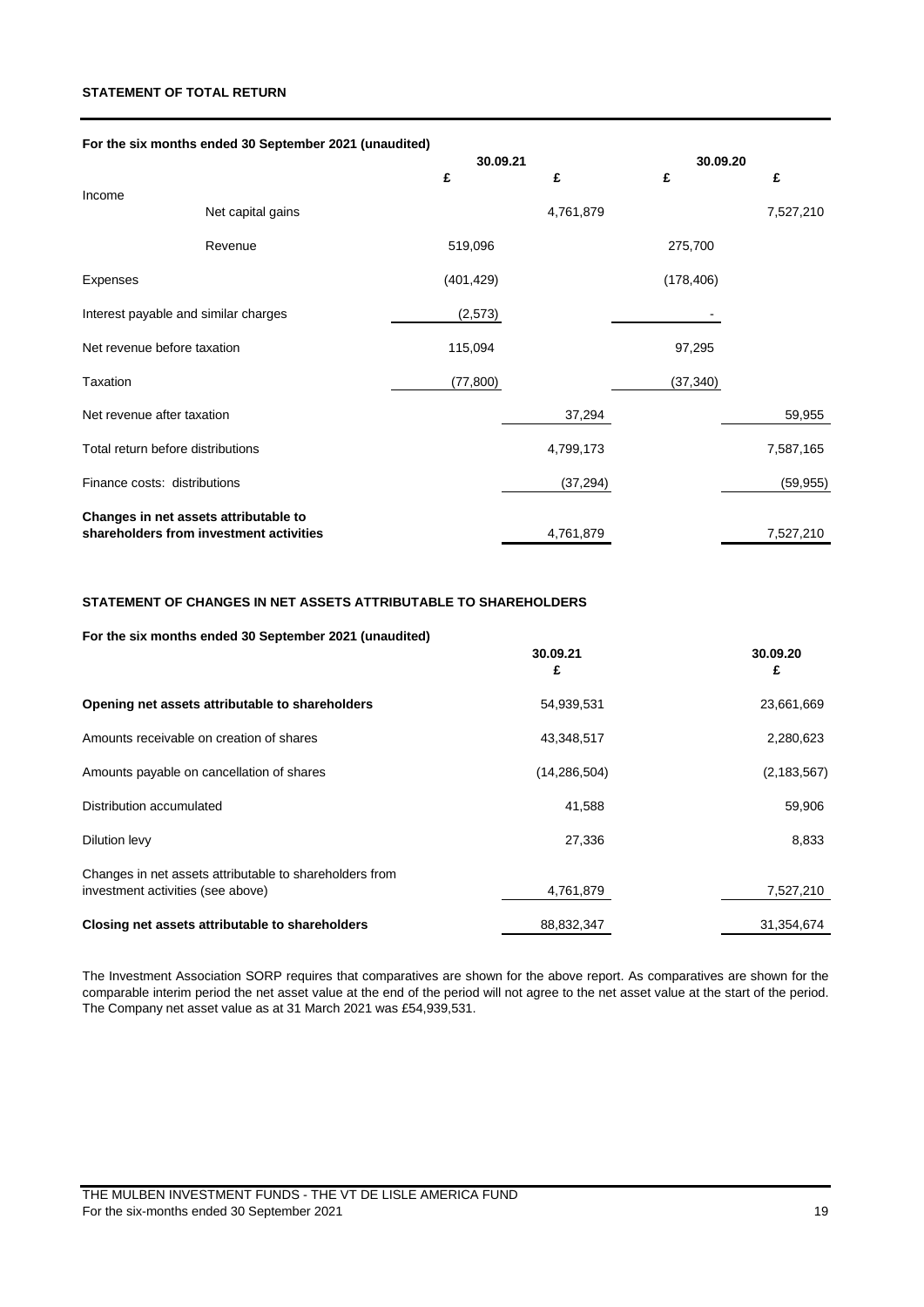### **BALANCE SHEET**

| As at 30 September 2021 (unaudited)                                                            | 30.09.21<br>£            | £                       | 31.03.21<br>£        | £                       |
|------------------------------------------------------------------------------------------------|--------------------------|-------------------------|----------------------|-------------------------|
| <b>Fixed Assets</b><br>Investment assets                                                       |                          | 80,256,964              |                      | 53,539,082              |
| <b>Current Assets</b>                                                                          |                          |                         |                      |                         |
| <b>Debtors</b><br>Cash and bank balances<br><b>Total current assets</b><br><b>Total assets</b> | 8,873,881<br>782,384     | 9,656,265<br>89,913,229 | 553,382<br>1,986,303 | 2,539,685<br>56,078,767 |
| <b>Current Liabilities</b><br>Bank overdraft<br>Creditors<br><b>Total current liabilities</b>  | (345, 924)<br>(734, 958) | (1,080,882)             | (1, 139, 236)        | (1, 139, 236)           |
| Net assets attributable to shareholders                                                        |                          | 88,832,347              |                      | 54,939,531              |

### **Accounting Policies**

The accounting polices applied are consistent with those of the financial statements for the year ended 31 March 2021 and are described in those financial statements.

The financial statements have been prepared in accordance with the Statement of Recommended Practice for Authorised Funds (SORP) issued by the Investment Association (IA) in May 2014 and to the amendments to the SORP issued by the IA in June 2017.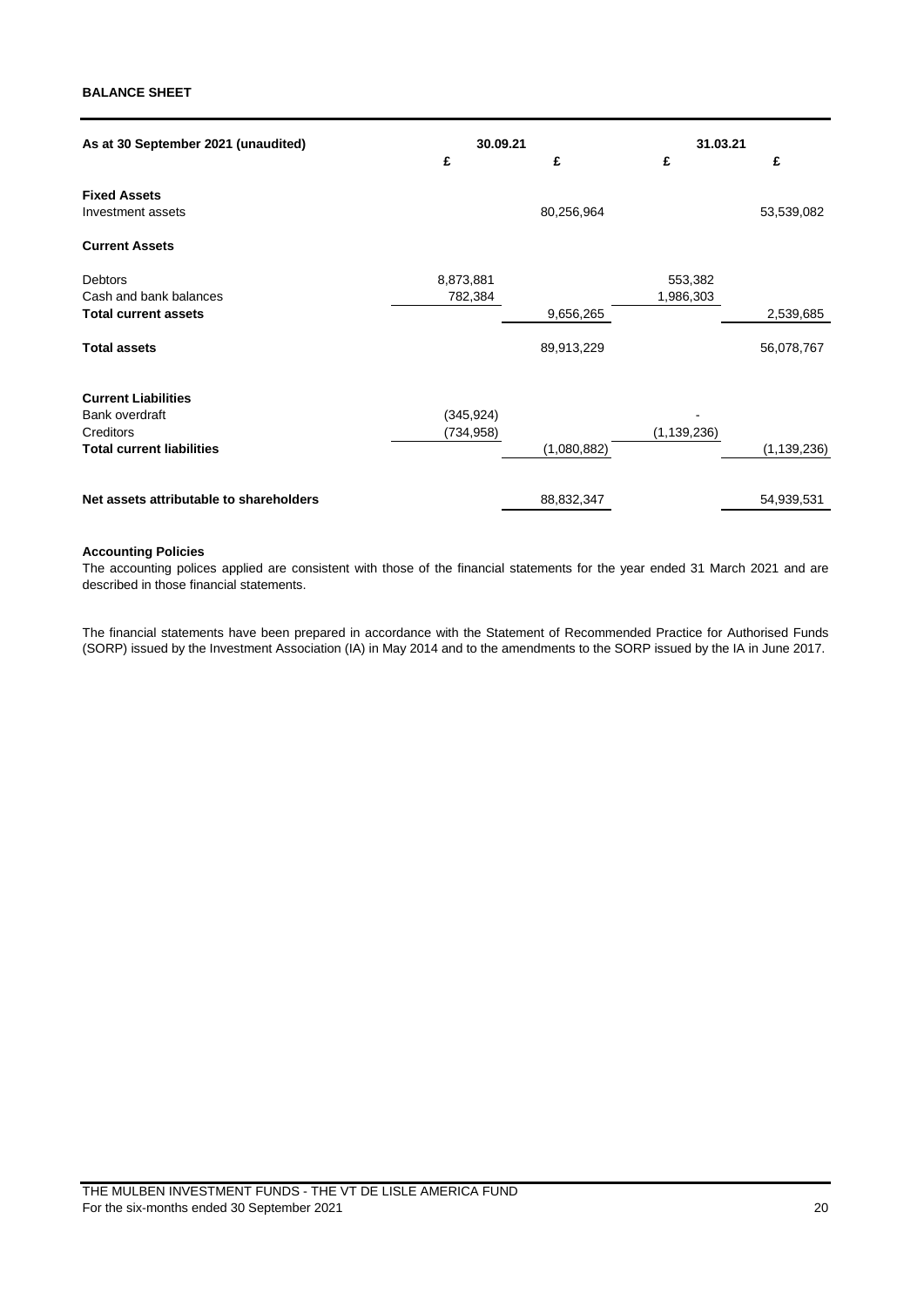### **Interim distribution in pence per share**

Group 1: Shares purchased prior to 01 April 2021

Group 2 : Shares purchased on or after 01 April 2021 and on or before 30 September 2021

01 April 2021 to 30 September 2021

| <b>Class B Net</b><br><b>Accumulation GBP</b> | <b>Net Revenue</b><br>30.11.2021 | <b>Equalisation</b>      | <b>Distribution</b><br>30.11.2021 | <b>Distribution</b><br>29.11.2020 |
|-----------------------------------------------|----------------------------------|--------------------------|-----------------------------------|-----------------------------------|
| Group 1                                       | 0.2684p                          | $\overline{\phantom{a}}$ | 0.2684p                           | 0.5417p                           |
| Group 2                                       | 0.2684p                          |                          | 0.2684p                           | 0.5417p                           |

| <b>Class B Net</b><br>Accumulation USD | <b>Net Revenue</b><br>30.11.2021 | <b>Equalisation</b> | <b>Distribution</b><br>30.11.2021 | <b>Distribution</b><br>29.11.2020 |
|----------------------------------------|----------------------------------|---------------------|-----------------------------------|-----------------------------------|
| Group                                  | 0.1737 <sub>p</sub>              |                     | 0.1737 <sub>p</sub>               | 0.3506c                           |
| Group 2                                | 0.1737 <sub>p</sub>              |                     | 0.1737 <sub>p</sub>               | 0.3506c                           |

### **EQUALISATION**

Equalisation applies only to shares purchased during the distribution period (Group 2 shares). It represents the accrued revenue included in the purchase price of the shares. It is returned with the distribution as a capital repayment. It is not liable to income tax but must be deducted from the cost of the shares for capital gains tax purposes.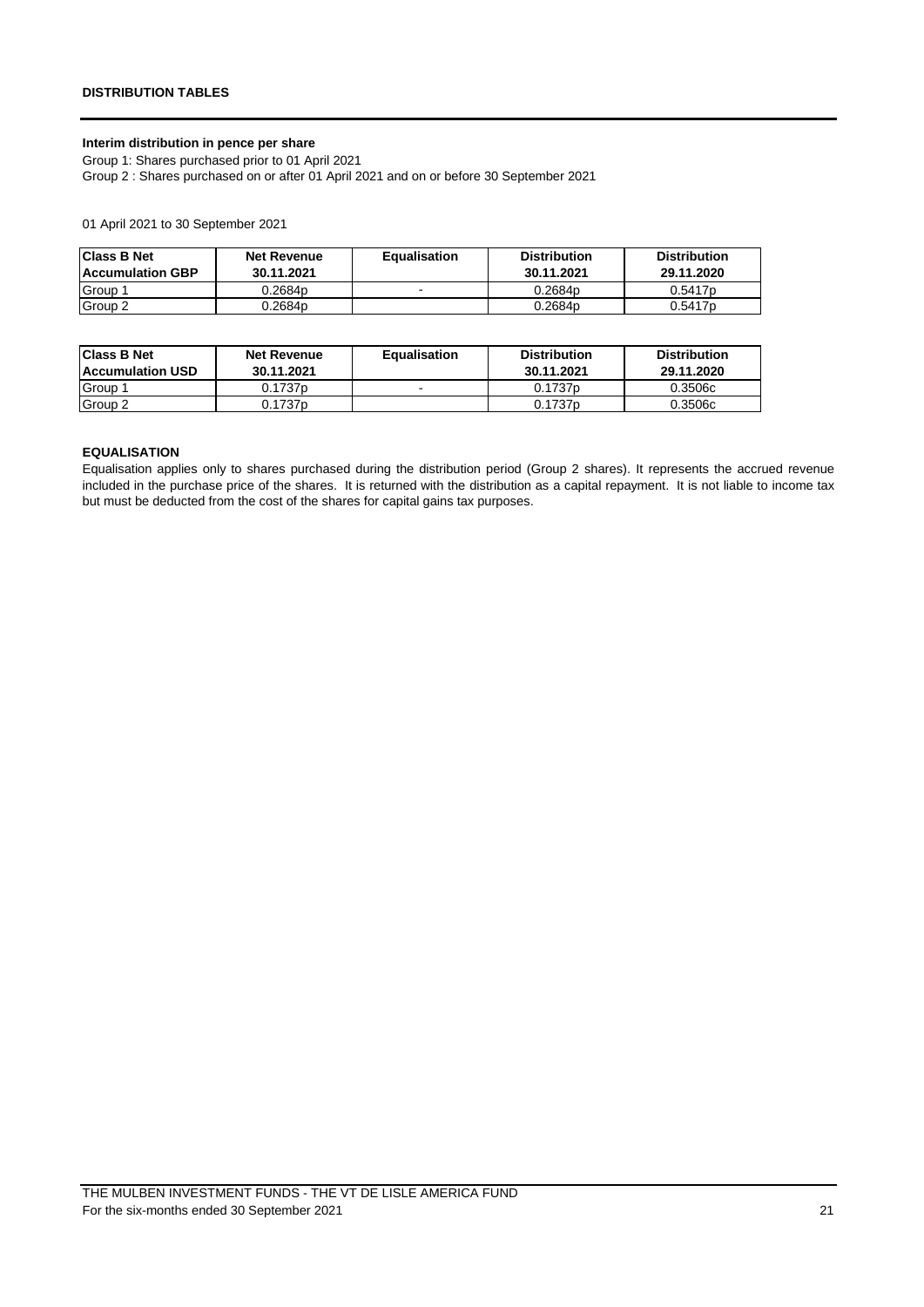### **INFORMATION FOR INVESTORS**

#### **Authorised Status**

The Mulben Investment Funds is incorporated in England and Wales as an ICVC under registration number IC000816. The shareholders are not liable for the debts of the Company.

The Company is authorised by the FCA as a UCITS Scheme under the COLL Sourcebook and is an umbrella company for the purposes of the OEIC Regulations. Each Fund would be a UCITS Scheme if it had a separate authorisation order. The effective date of the authorisation order made by the FSA (predecessor of the FCA) was 19 May 2010.

#### **Head Office**

Valu-Trac Investment Management Limited, Level 13, Broadgate Tower, 20 Primrose Street, London, EC2A 2EW.

### **Base Currency**

The base currency of the Company is Pounds Sterling.

#### **Share Capital**

The minimum share capital of the Company is £1 and the maximum is £150,000,000,000.

#### **Structure of the Company**

The Mulben Investment Funds is structured as an umbrella company. Provision exists for an unlimited number of sub-funds, and at the date of this report two sub-funds, The VT Global Total Return Fund and The VT De Lisle America Fund are authorised.

#### **Classes of Shares**

The Company can issue different classes of share in respect to any sub-fund.

#### **Valuation Point**

The scheme property of the Company and each Sub-fund will normally be valued at 12:00 mid day on each dealing day for the purpose of calculating the price at which shares in the Company may be issued, sold, repurchased or redeemed.

The ACD reserves the right to revalue the Company or any Sub-Fund at any time if it considers it desirable to do so, with the Depositary's approval.

#### **Buying and Selling of Shares**

The ACD will accept orders for the purchase and sale of shares on normal business days between 8.30am and 5.30pm. Instructions to buy or sell shares may either be in writing to:

Valu-Trac Investment Management Limited Orton, Fochabers, Moray, IV32 7QE Or by email to; [icf@valu-trac.com for deals relating to The VT Global Total Return Fund](mailto:icf@valu-trac.com%20for%20deals%20relating%20to%20The%20VT%20Global%20Total%20Return%20Fund) delisle@valu-trac.com for deals relating to The De Lisle America Fund

A contract note will be issued by close of business on the next business day after the dealing date to confirm the transaction.

### **Pricing Basis**

There is a single price for buying, selling and switching shares in a Sub-fund which represents the net asset value of the Sub-fund concerned. The share price is calculated on a forward pricing basis, that is at the next valuation point after the purchase or redemption is deemed to be accepted by the ACD.

The prices of shares are published daily on the Investment Association website at www.fundlistings.com. Neither, the ACD nor the Company can be held responsible for any errors in the publication of the prices. The shares in the Company will be issued and redeemed on a forward pricing basis which means that the price will not necessarily be the same as the published price.

#### **Other information**

The Instrument of Incorporation, Prospectus, Key Investor Information Document and the most recent interim and annual reports may be inspected free of charge at the office of the ACD and copies may be obtained upon application.

**Remuneration:** Information about the authorised fund manager (AFM) remuneration policies and disclosures is available from Valu-Trac Investment Management Limited on its website which can be found on the link below. [https://www.valu-trac.com/VIML%20Remuneration%20Policy%20Statement.pdf](https://www.valu-trac.com/VIML Remuneration Policy Statement.pdf)

The AFM does not employ any staff directly from the fund, so there are no quantitative disclosures in this report.